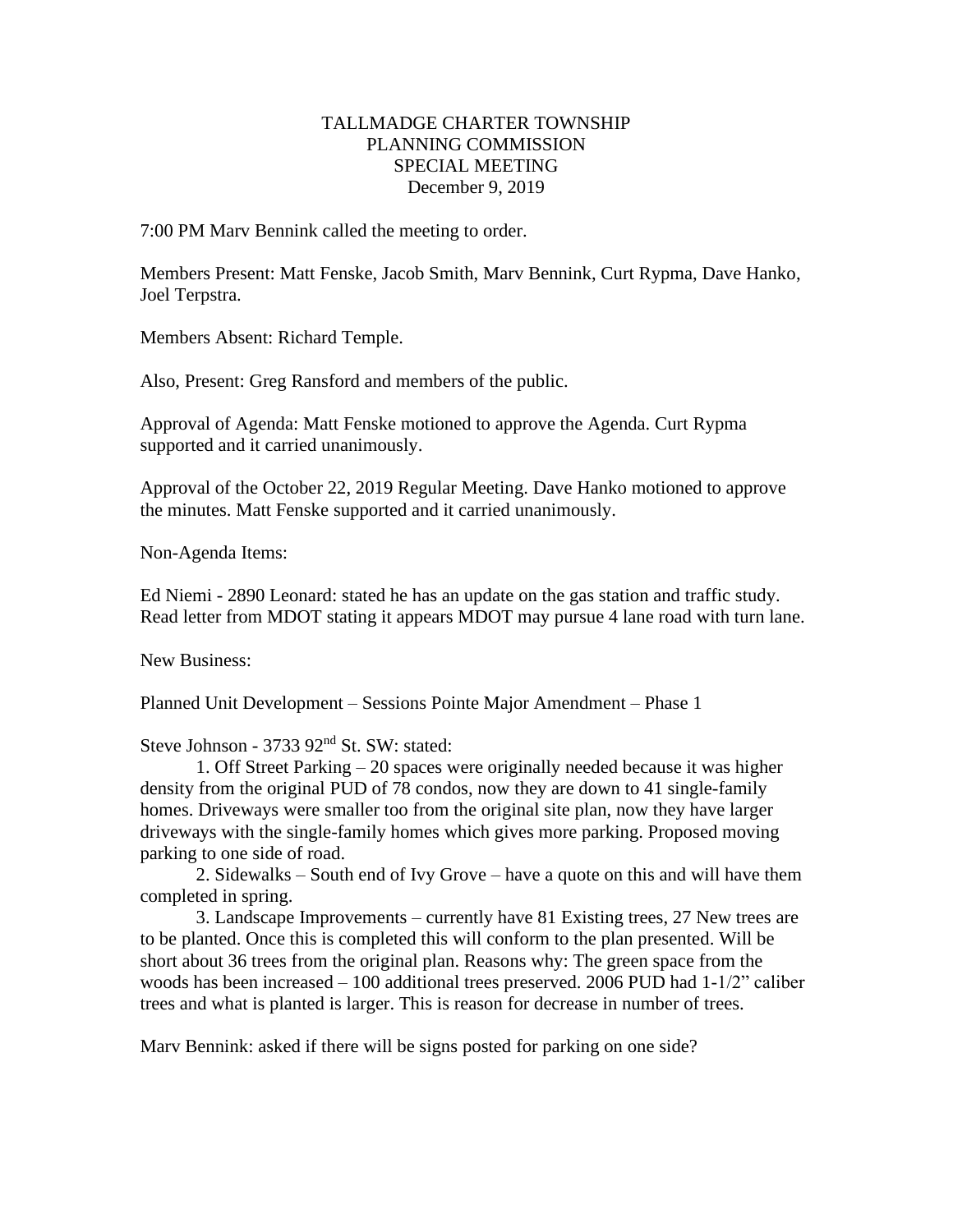Marie Schmidt: stated they will post them if it means not having parking spaces. They are amending the parking to their bylaws.

Marv Bennink opened the floor to public comment:

Bill Norton: 11415 Ivy Grove West: stated there are plenty of developments in Tallmadge with smaller roads. No one wants to have parking in their yard. Phase 2 parking is by an oil pump where no one owns.

Lisa Hyma: 11441 Ivy Grove West: read a letter from the 11422, the Bruischat's, stating they are opposed to the parking spots. It would cause blind spots and worried about children who play in the neighborhood. Concern about safety for children because it could give a place for a suspicious person to park. And it would decrease their homes value.

Marie Schmidt: 540 Ivy Grove: stated Phase 2 only has 10 spaces compared to Phase 1 which is showing 20. If they have to have the parking could the parking spaces be decreased to match the percentage of Phase 2 per number of houses. The HOA is revising their Bylaws for parking on the street during social gatherings only.

Colin Yonkers: 11425 Ivy Grove West: stated he would not have bought his home if he knew he would be looking at a parking lot. Only need sidewalks on one side of the road because it's not a busy area.

Marv Bennink asked the audience if anyone knew about the off-street parking when they purchased.

Audience: No one knew. Was not in their master deed they signed at purchase.

Nate Grinnell: 445 Ivy Grove N: state asked if fire trucks are able to get through if parking is on one side?

Greg Ransford: stated Fire Department said they do not want any on street parking.

Lanna Denharder: 536 Ivy Grove North: stated Hhaving the spaces cheapens the look and give them a rental feel for their neighborhood.

Steve Johnson: stated when they purchased the PUD the Master deed they received did not have the parking on.

Kathy Westdorp: 11479 Sessions Dr: state there are enough parking spaces for 6 cars in each driveway. We all know each other and will ask each other to park in each other's driveway if we are having a gathering.

David Hop: 11472 Sessions Dr.: asked why was the Certificate of Occupancy allowed to take place if parking was not approved?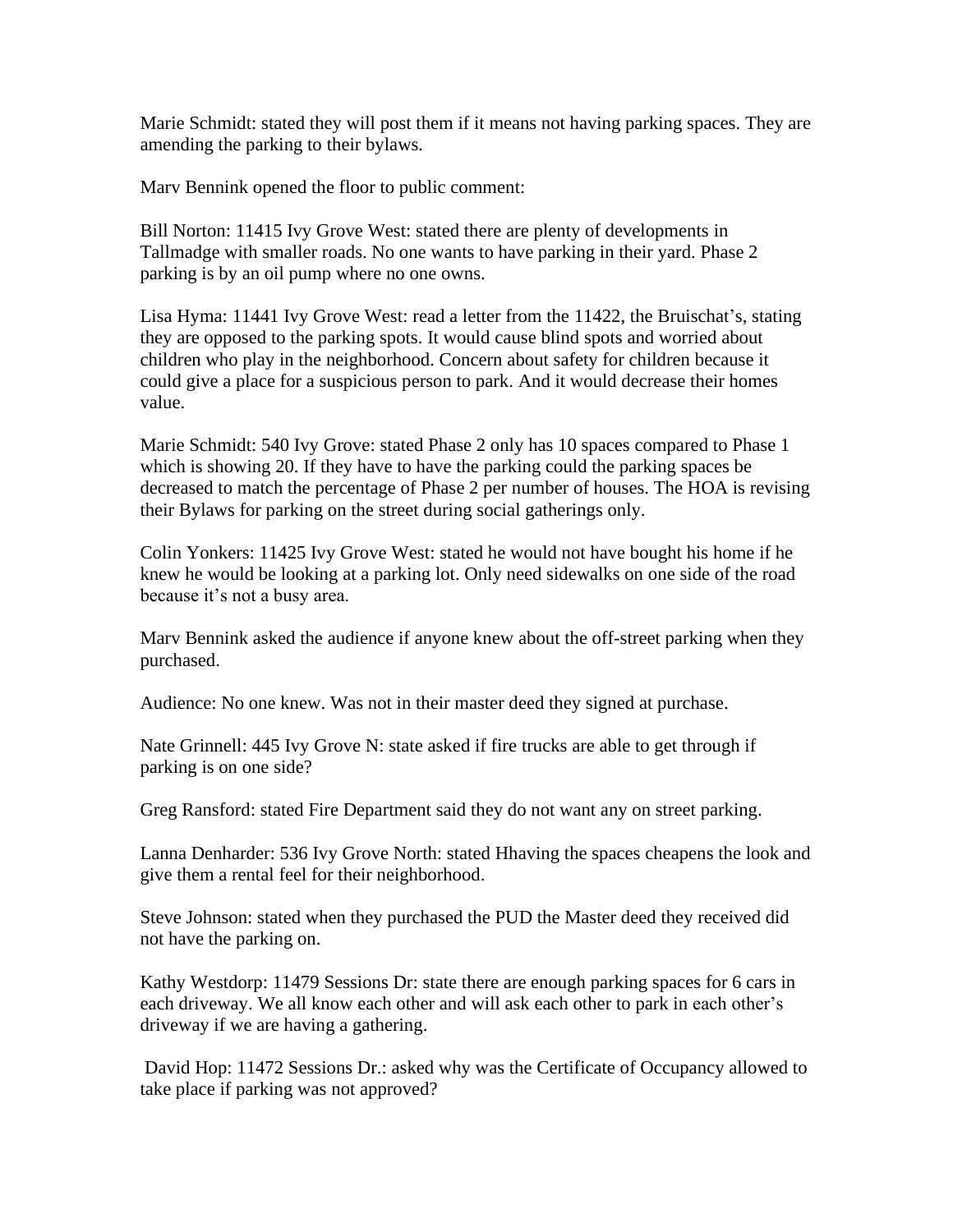Greg Ransford: stated the Developer is responsible to do it. There is no time frame when it needs to be done.

Marv Bennink: asked the audience would the Association consider no on street parking and use neighbors instead?

Audience: stated yes.

Joel Terpstra motioned to table until Phil Lenger and HOA come back with more information to address parking.

Motion failed for lack of a second.

Tom Shereda: 11398 Sessions Dr.: stated he is frustrated because the residents have met with Developer and gave suggestions, and the developer goes nowhere with them.

Samantha Hunt: 491 Ivy Grove South: stated the Developer isn't doing anything with their suggestions and the Developer doesn't own any more lots.

Greg Ransford: stated if the developer doesn't own any more parcels the HOA can take over the application.

Matt Fenske motioned to not require on-street parking. Dave Hanko seconded the motion. Motion carried 4-2 with Joel Terpstra and Curt Rypma opposed.

Dave Hanko motioned to approve the tree planting as presented, totaling of 108 trees. Matt Fenske supported. Motion carried 5-1 with Terpstra opposed.

Matt Fenske motioned that no off-street parking needs to be provided. Dave Hanko seconded. Motion carried 4-2 with Joel Terpstra and Curt Rypma opposed.

Joel Terpstra motioned they require parking stipulations be added to bylaws of the HOA. Matt Fenske supported and it carried unanimously.

Last Item: 2020 Planning Commission Schedule

Joel Terpstra motioned to adopt the schedule. Matt Fenske supported and it carried unanimously.

Planning Commission Comment: None